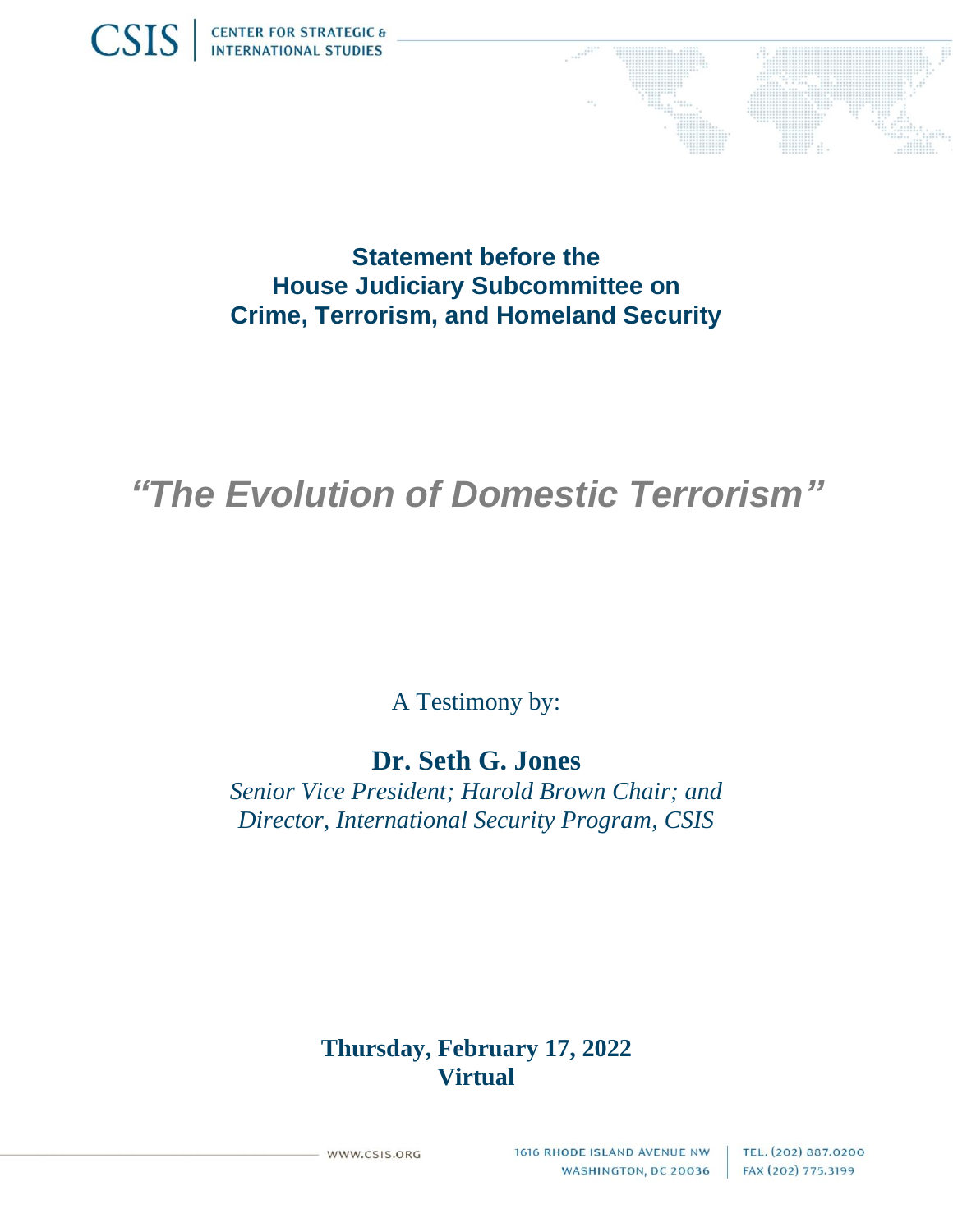Chairwoman Jackson Lee, Ranking Member Biggs, and distinguished Members of the Subcommittee on Crime, Terrorism, and Homeland Security, thank you for the opportunity to testify before the Subcommittee on "The Rise in Violence Against Minority Institutions." The threat from domestic terrorism in the United States is serious and continues to evolve, including the threat to minority populations. As this testimony highlights, objective analysis and better data are particularly important to gauge the nature of the threat and effective responses.

The rest of this testimony is divided into three sections. The first outlines the contours of domestic terrorism and highlights the data set compiled by analysts at the Center for Strategic and International Studies (CSIS). The second section focuses on trends in domestic terrorist incidents and fatalities. The third provides implications for Congress.<sup>1</sup>

#### **I. Domestic Terrorism**

Terrorism includes the deliberate use—or threat—of violence by non-state actors to achieve political goals and create a broad psychological impact.<sup>2</sup> Violence and the threat of violence are important components of terrorism. This definition is largely consistent with the official U.S. government definition of domestic terrorism under 18 U.S. Code § 2331 as "acts dangerous to human life" that occur primarily within U.S. territory and are intended "(i) to intimidate or coerce a civilian population; (ii) to influence the policy of a government by intimidation or coercion; or (iii) to affect the conduct of a government by mass destruction, assassination, or kidnapping."<sup>3</sup>

In focusing on terrorism, the data used in this testimony does not focus on the broader categories of hate speech or hate crimes. There is some overlap between terrorism and hate crimes, since some hate crimes include the use or threat of violence. But hate crimes can also include non-violent incidents, such as graffiti and verbal abuse. Hate crimes and hate speech are obviously concerning and a threat to society, but the data concentrates on terrorism and the use—or threat—of violence to achieve political objectives.

This testimony leverages a CSIS data set, which includes 1,040 cases of terrorist plots and attacks in the United States between January 1, 1994, and December 31, 2021. The data set is divided into such categories as the incident date, perpetrator, location, motivation, number of individuals wounded or killed, target, and weapons used. We have cooperated with—and provided the data to—such organizations as the FBI, Department of Homeland Security, Department of Defense, and National Counterterrorism Center.

<sup>&</sup>lt;sup>1</sup> This testimony draws heavily on data and analysis published in several articles, including Seth G. Jones, Catrina Doxsee, Grace Hwang, and Jared Thompson, *The Military, Police, and the Rise of Terrorism in the United States* (Washington, DC: Center for Strategic and International Studies, April 12, 2021),

https://www.csis.org/analysis/military-police-and-rise-terrorism-united-states; and Seth G. Jones, Catrina Doxsee, and Nicholas Harrington, *The Tactics and Targets of Domestic Terrorists* (Washington, DC: Center for Strategic and International Studies, July 30, 2020), https://www.csis.org/analysis/tactics-and-targets-domestic-terrorists.

<sup>2</sup> On definitions of terrorism, see, for example, Bruce Hoffman, *Inside Terrorism*, 3rd ed. (New York: Columbia University Press, 2017); and Global Terrorism Database, *Codebook: Inclusion Criteria and Variables* (College Park, MD: University of Maryland, October 2019), https://www.start.umd.edu/gtd/downloads/Codebook.pdf. <sup>3</sup> 18 U.S. Code § 2331.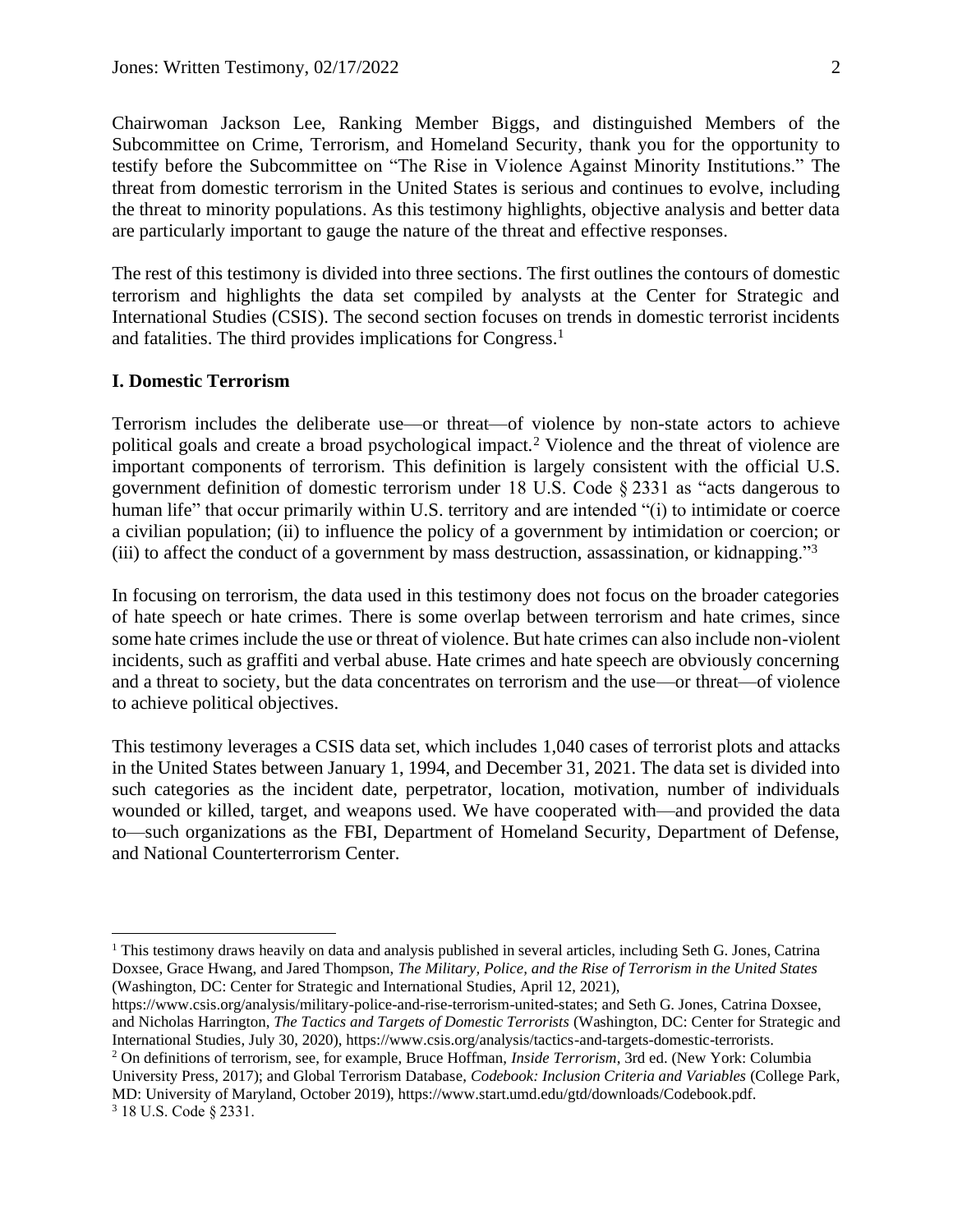#### **II. Trends in Incidents and Fatalities<sup>4</sup>**

The years 2020 and 2021 had the highest numbers of domestic terrorist attacks and plots in our data set. In 2021, there were 73 terrorist attacks and plots in the United States. As shown in Figure 1, the number of fatalities increased from 5 in 2020 to 30 in 2021. This level was roughly comparable to 2019, in which there were 35 fatalities from terrorism in the United States.



**Figure 1: U.S. Terrorist Attacks, Plots, and Fatalities, 1994–2021**

*Source: Data compiled by the CSIS Transnational Threats Project.*

The recent increase in domestic terrorist activity began around 2014. From 2014 to 2021, there have been an average of 31 fatalities per year—indicating that the 30 deaths in 2021 were typical of this period. This is substantially more than the period from 1994 to 2013, during which there were only three years in which more than eight individuals were killed in terrorist attacks in the United States.<sup>5</sup>

The return to a higher level of fatalities in 2021 may indicate that the lower number of deaths in 2020 was an anomaly. This may have been the result of the Covid-19 pandemic and related lockdown policies disrupting routines and reducing mass gatherings, the absence of mass casualty events—including due to effective prevention efforts—or perpetrators' prioritization of less lethal

<sup>4</sup> Thanks to Catrina Doxsee for the research, analysis, and data in this section.

<sup>5</sup> The years in which more than eight victims were killed are 1995, 2001, and 2009. This was largely due to the Oklahoma City bombing, the 9/11 attacks, and the Fort Hood shooting, respectively.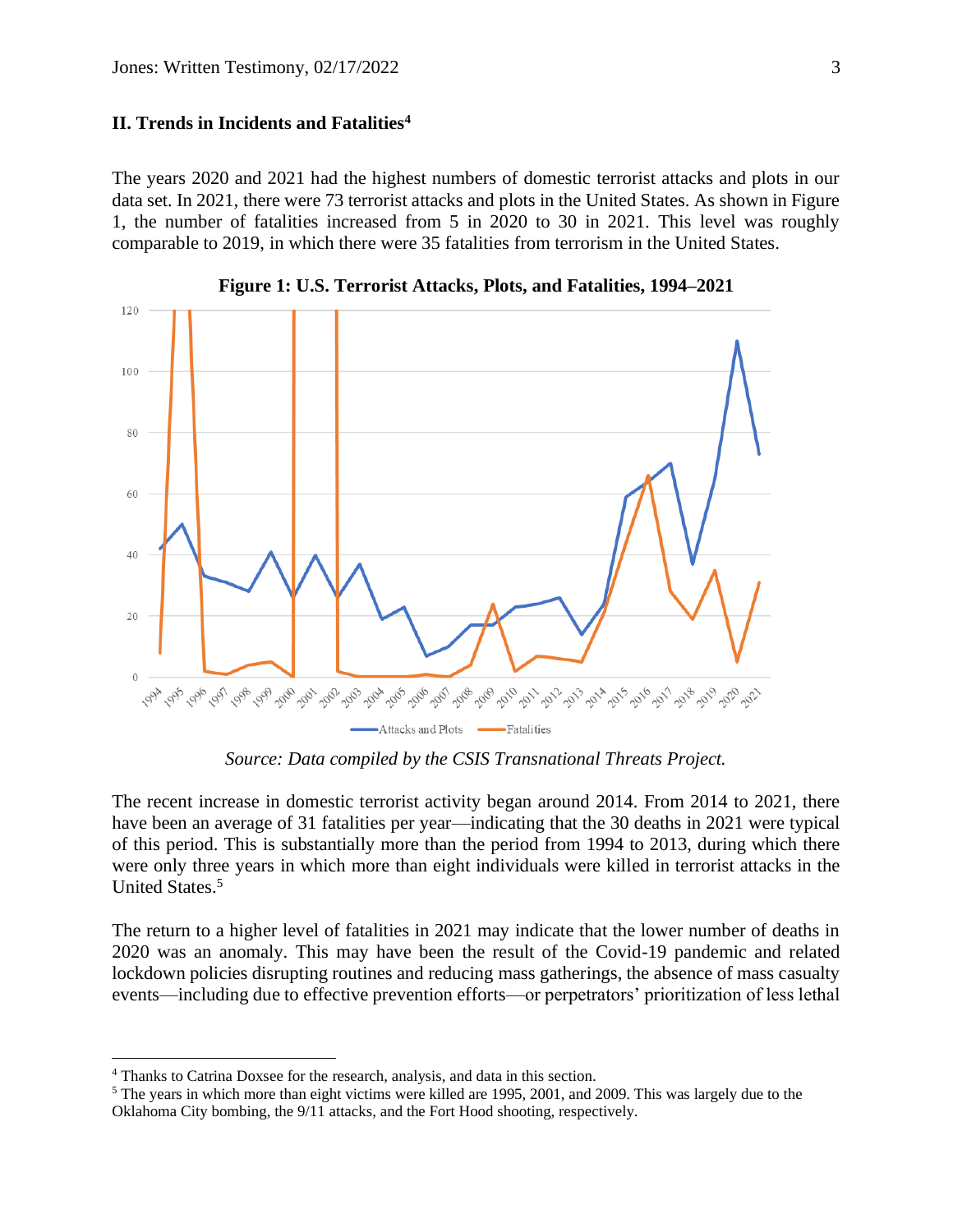methods to send a political message, particularly in the context of public demonstrations and the 2020 presidential election.

Terrorist attacks and plots in 2021 spanned 18 states and Washington, DC. While many of these events took place in large metropolitan areas, these cities were dispersed across the continental United States. The highest concentration of incidents occurred in and around Portland, Oregon, where CSIS tracked 18 terrorist attacks and plots in 2021. The next highest number of terrorist incidents occurred in New York City, where there were seven attacks and plots in 2021.

The types of weapons used and the targets selected in terrorist attacks in 2021 may provide insight into perpetrators' intentions and the threat of lethal terrorist activity. White supremacists and other like-minded attackers used more lethal weapons, such as firearms. Anarchists, anti-fascists, and other like-minded attackers primarily used less lethal methods, including melee attacks. Regardless of perpetrator ideology, most terrorist fatalities in 2021 were from firearms: 9 of the 11 fatal attacks were committed with firearms, accounting for 26 of the 30 deaths.<sup>6</sup>

Of the 38 white supremacist and other like-minded terrorist attacks and plots in 2021, 16 used firearms, 9 involved explosives and incendiaries, 4 were melee attacks using weapons such as knives or bludgeoning weapons, and 2 were vehicular attacks. For example, on March 16, Robert Aaron Long conducted a shooting spree at three spas in the Atlanta metropolitan area, killing eight individuals and injuring one. Long viewed the women working at these spas as a "temptation" and aimed to help other men suffering from "sex addiction" by killing them.<sup>7</sup>

Of the 31 anarchist, anti-fascist, and like-minded terrorist attacks and plots in 2021, 19 were melee attacks using weapons such as knives or bludgeoning objects, 3 primarily used explosives or incendiaries, 2 used firearms, and 1 was a vehicular attack. The large number of melee attacks was a diversion from the traditional reliance on explosives and incendiaries by anarchist, anti-fascist, and like-minded individuals.<sup>8</sup> Most of these melee attacks involved deliberate property damage, and some also included incendiaries as a secondary weapon.

Government, military, and police locations and personnel were the most frequently targeted by domestic terrorist attacks regardless of perpetrator orientation. Of the total 77 terrorist attacks and plots in 2021, 29 were directed against government, military, and police targets. These perpetrators

<sup>6</sup> The finding that most fatal domestic terrorist attacks involve firearms—regardless of perpetrator ideology—is consistent with past CSIS research. See, for example, Seth G. Jones, Catrina Doxsee, and Nicholas Harrington, "The Tactics and Targets of Domestic Terrorists," CSIS, *CSIS Briefs*, July 30, 2020[, https://www.csis.org/analysis/tactics](https://www.csis.org/analysis/tactics-and-targets-domestic-terrorists)[and-targets-domestic-terrorists.](https://www.csis.org/analysis/tactics-and-targets-domestic-terrorists)

<sup>7</sup> Kate Brumback, "Atlanta Spa-Shooting Suspect Pleads Not Guilty in 4 Killings," Associated Press, September 28, 2021, [https://apnews.com/article/atlanta-spa-shootings-robert-aaron-long-a87456e5f25f34f0acc85c41f73ffbc6;](https://apnews.com/article/atlanta-spa-shootings-robert-aaron-long-a87456e5f25f34f0acc85c41f73ffbc6) "8 Dead in Atlanta Spa Shootings, With Fears of Anti-Asian Bias," *The New York Times*, March 26, 2021,

[https://www.nytimes.com/live/2021/03/17/us/shooting-atlanta-acworth#the-suspect-in-the-spa-attacks-has-been](https://www.nytimes.com/live/2021/03/17/us/shooting-atlanta-acworth#the-suspect-in-the-spa-attacks-has-been-charged-with-eight-counts-of-murder)[charged-with-eight-counts-of-murder;](https://www.nytimes.com/live/2021/03/17/us/shooting-atlanta-acworth#the-suspect-in-the-spa-attacks-has-been-charged-with-eight-counts-of-murder) Alexis Stevens, "Cherokee DA Defends Plea Deal, Decision Not to Pursue Hate Crime," *The Atlanta Journal-Constitution*, July 27, 2021[, https://www.ajc.com/news/cherokee-da-defends](https://www.ajc.com/news/cherokee-da-defends-plea-deal-says-long-targeted-multiple-ethnicities-genders/WXOAD4JXHNGO3ML3WACU3NBV3E/)[plea-deal-says-long-targeted-multiple-ethnicities-genders/WXOAD4JXHNGO3ML3WACU3NBV3E/;](https://www.ajc.com/news/cherokee-da-defends-plea-deal-says-long-targeted-multiple-ethnicities-genders/WXOAD4JXHNGO3ML3WACU3NBV3E/) and Jina Moore, "How the Atlanta Shooting Shows the Dangers of American Evangelicalism's Trademark 'Purity Culture,'" Business Insider, March 20, 2021[, https://www.businessinsider.com/the-atlanta-shooting-and-the-dangers-of](https://www.businessinsider.com/the-atlanta-shooting-and-the-dangers-of-evangelical-purity-culture-2021-3)[evangelical-purity-culture-2021-3.](https://www.businessinsider.com/the-atlanta-shooting-and-the-dangers-of-evangelical-purity-culture-2021-3) 

<sup>&</sup>lt;sup>8</sup> Jones, Doxsee, and Harrington, "The Tactics and Targets of Domestic Terrorists."